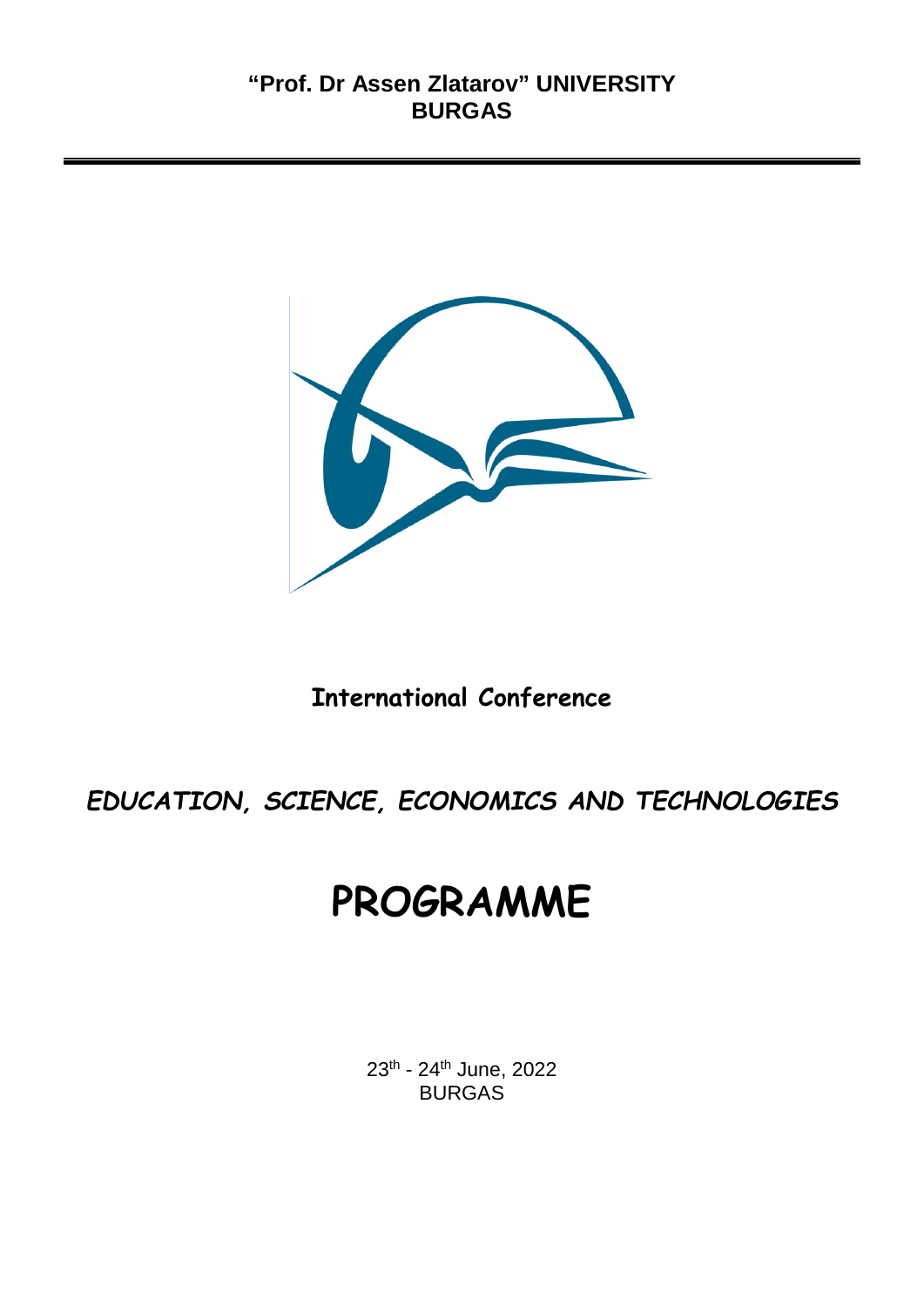## **PROGRAMME**

|                 | Четвъртък                                                       | Thursday                                                                   |
|-----------------|-----------------------------------------------------------------|----------------------------------------------------------------------------|
| $8.30 - 10.00$  | Секция 1,2, 3: Регистрация във Факултет по<br>обществени науки  | Section 1, 2, 3: Registration at the Faculty of<br><b>Social Sciences</b>  |
|                 | Секция 4, 5, 6: Регистрация във Факултет по<br>медицински науки | Section 4, 5, 6: Registration at the Faculty of<br><b>Medical Sciences</b> |
| $10.30 - 13.00$ | Заседания по секции                                             | <b>Section Meetings</b>                                                    |
| $13.00 - 14.00$ | Кафе пауза / обяд                                               | Coffee Time / Lunch                                                        |
| $14.00 - 18.00$ | Заседания по секции                                             | <b>Section Meetings</b>                                                    |
| 19.00           | Коктейл                                                         | <b>Welcome Cocktail</b>                                                    |
|                 | Ресторант "La vie" (хотел "Парк")                               | Restaurant "La vie" (Hotel Park)                                           |
| Friday<br>Петък |                                                                 |                                                                            |
| $10.00 - 13.00$ | Заседания по секции                                             | <b>Section Meetings</b>                                                    |
| $13.00 - 14.00$ | Кафе пауза / обяд                                               | Coffee Time / Lunch                                                        |
| $14.00 - 18.00$ | Заседания по секции                                             | <b>Section Meetings</b>                                                    |

## **SECTIONS**:

| Секция 1              | Мениджмънт, маркетинг, туризъм       | Management, Marketing, Tourism        | Зала 220 ФОН                         |
|-----------------------|--------------------------------------|---------------------------------------|--------------------------------------|
| Section 1             | Икономика, финанси, счетоводство     | Economics, Finance, Accountancy       | Hall 220 FSS***                      |
| Секция 2              | Педагогика и качество на образовани- | Pedagogy and Quality of Education     | Зала 232 ФОН                         |
| Section 2             | eto                                  |                                       | Hall 232 FSS***                      |
| Секция 3<br>Section 3 | Хуманитарни и социални науки         | Humanities and Social Sciences        | Зала 232 ФОН<br><b>Hall 232 FSS</b>  |
| Секция 4<br>Section 4 | Здравни грижи                        | <b>Health Care</b>                    | Зала 323 ФМН<br><b>Hall 323 FMS*</b> |
| Секция 5              | Обществено здраве                    | Public Health                         | Зала 323 ФМН                         |
| Section 5             | Медицина и фармация                  | Medicine and Pharmacy                 | Hall 323 FMS*                        |
| Секция 6<br>Section 6 | Технически и природни науки          | <b>Technical and Natural Sciences</b> | Зала 201 НК<br>Hall 201 FNS**        |

\*Hall 323 FМS - **University campus, Building of the Faculty of Medical Sciences**

\*\*Hall 201 FNS - **University campus, Building of the Faculty of Natural Sciences**

\*\*\*Hall 220, 221, 232 FSS - **Building of the Faculty of Social Sciences**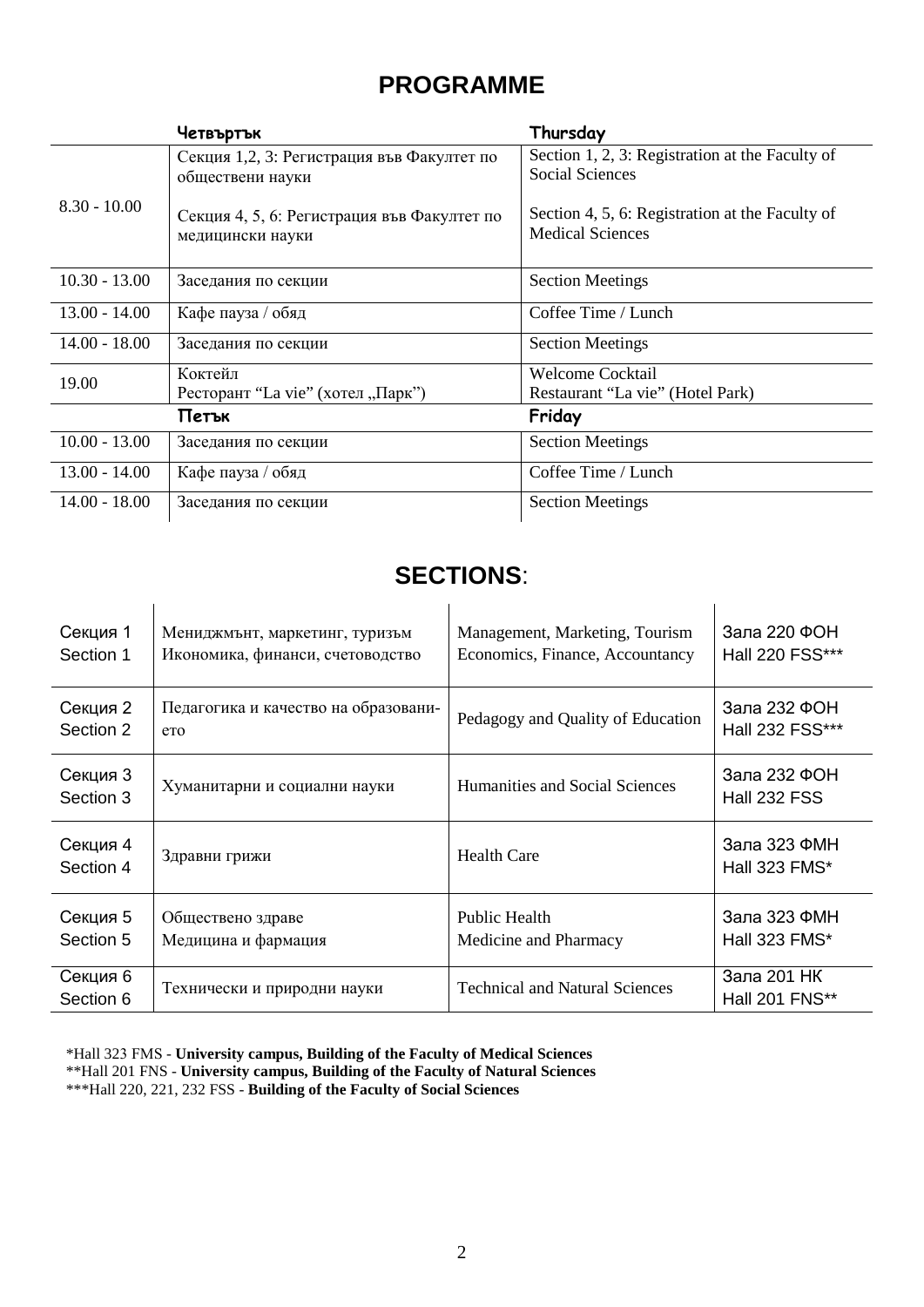## **Секция / Section 1**

## *Мениджмънт, маркетинг, туризъм, икономика, финанси, счетоводство*

*Management, Marketing, Tourism, Economics, Finance, Accountancy*

### **Четвъртък / Thursday 23.06.2022 Зала 220 ФОН / Hall 220 FSS**

**Председател / Chairman:** *Assoc. Prof. Dr.* **Zachariy Dechev**

**Регламент / Time regulations**: *Представяне на докладите / Paper presentation* – **10 min** *Дискусия и въпроси / Discussion and questions* – **5 min 10.30 – 18.00**

#### **Презентации / Paper presentation**

- 1. **DETERMINATION OF MODERN TENDENCIES OF ECONOMIC SECURITY STRENGTHENING OF ENTREPRE-NEURIAL ACTIVITY** Tetyana Calinescu, Serhii Pidmohylnyi
- 2. **METHODS OF ASSESSMENT OF CORPORATE SOCIAL RESPONSIBILITY OF OIL AND GAS ENTERPRISES** Olga Vikhristyuk, Ivan Dimitrov
- 3. **ANALYSIS OF METHODS FOR ASSESSING THE MANAGEMENT MECHANISM OF KEY STAKEHOLDERS OF OIL AND GAS COMPANIES** Olga Vikhristyuk, Ivan Dimitrov
- 4. **DEVELOPMENT OF A SWOT ANALYSIS IDENTIFYING OPPORTUNITIES FOR COOPERATION THROUGH BLOCKCHAIN TECHNOLOGY IN THE FIELD OF BULGARIAN ENTERPRICES' SUPPLY CHAINS** Rusen Gigov, Ivan Dimitrov
- 5. **STUDY OF EDUCATION IN UNIVERSITY "PROF. DR. ASEN ZLATAROV ", CITY OF BURGAS AS PART OF THE DISCIPLINE "MARKETING IN THE FIELD OF SERVICES"** Hristina Mihaleva, Svetla Atanasova
- 6. **ANALYSIS OF CONSUMER SATISFACTION OF THE STUDENTS FROM THE UNIVERSITY "PROF. DR. ASEN ZLATAROV", CITY OF BURGAS FROM THE TRAINING PROCESS** Hristina Mihaleva, Svetla Atanasova
- 7. **CHALLENGES TO THE INTRODUCTION AND IMPLEMENTATION OF A CULTURE OF SOCIALLY RESPONSIBLE INNOVATION IN BULGARIAN SMALL AND MEDIUM ENTERPRISES** Yanitsa Dimitrova
- 8. **CLASSIFICATION OF SCIENTIFIC RESEARCH IN THE TOURISM AREA** Zachariy Dechev
- 9. **THE ROLE OF MARKETING IN THE SUPPLY CHAIN DISRUPTION MANAGEMENT PROCESS** Teodora Todorova
- 10. **METHODOLOGICAL KNOWLEDGE OF THE RESEARCHER-TOURISMOLOGIST** Zachariy Dechev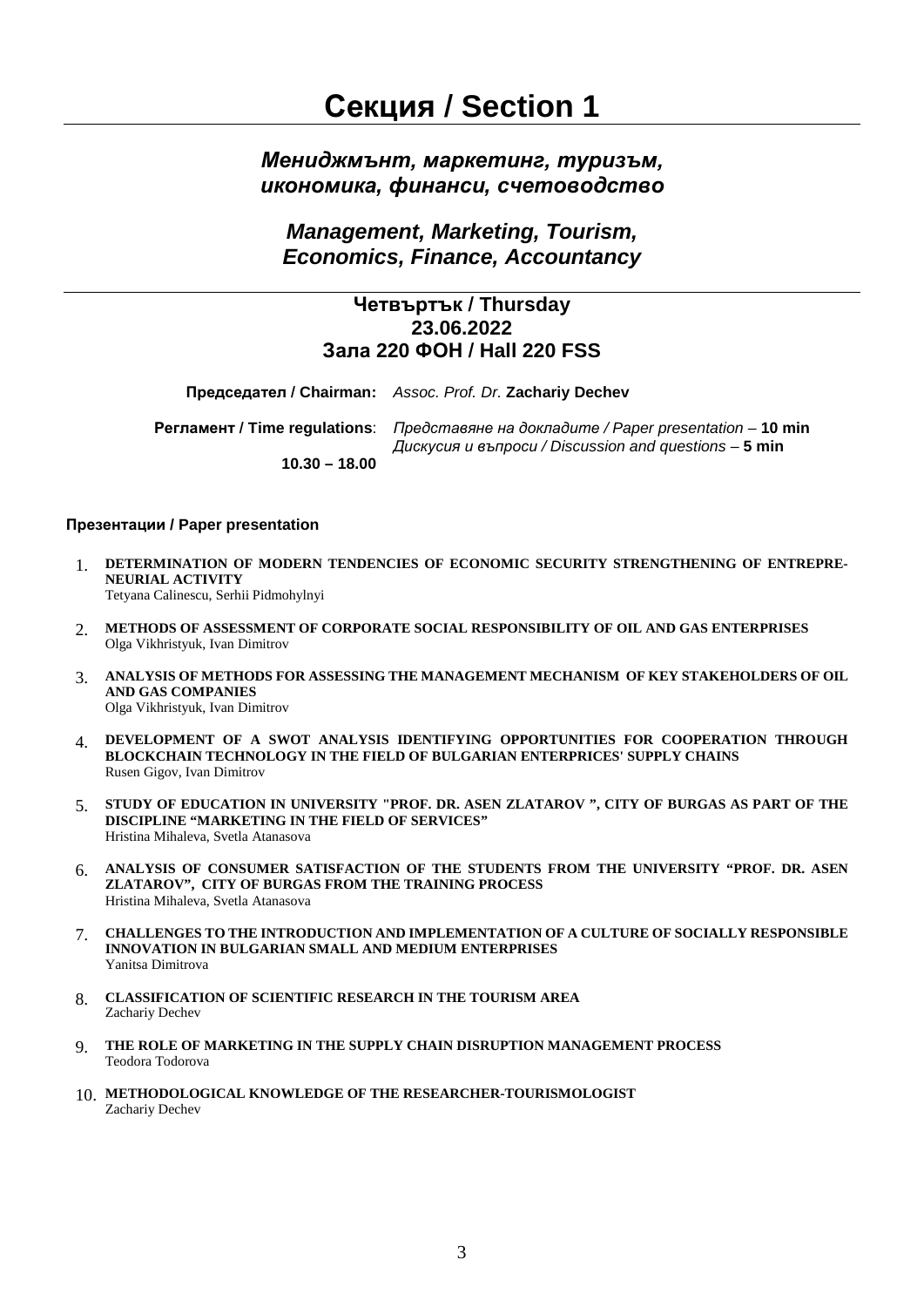#### **Постери / poster session**

- **TYPES, FORMS AND STAGES OF REGIONAL ECONOMIC INTEGRATION – THEORY AND PRACTICE** Eduard Marinov
- **THE ECONOMIC EFFECTS ON BUSINESSES AS A RESULT OF THE CIRCULAR TRANSITION** Mina Karpuzova
- **ТHE CONSEQUENCES AND EFFECTS OF CLIMATE CHANGE ON FINANCIAL INSTITUTIONS** Rumen Angelov
- **BIO-ECONOMIC DUALISM IN OUR CONTEMPORARY DAYS** Velika Bineva
- **THE ROLE OF DIGITAL TECHNOLOGIES TO INCREASE THE COMPETITIVENESS OF BUSINESS** Galina Kosovets
- **FOREIGN DIRECT INVESTMENTS IN MANUFACTURING IN BULGARIA IN THE CONDITIONS OF TURBULENT ENVIRONMENT**

Ekaterina Stamatova, Nikolay Milev

- **INTERNAL FACTORS DETERMINING THE VALUES OF THE DEBT OF SMEs IN BULGARIA** Galya Taseva
- **THEORETICAL ASPECTS OF SUPPLY CHAIN INFORMATION MANAGEMENT SYSTEMS IN SMALL AND MEDIUM-SIZED ENTERPRIZES** Emanuila Antonova, Adile Dimitrova
- **MAIN CHANGES IN THE EUROPEAN UNION MECHANISMS FOR THE COLLECTION OF VAT AND CUSTOMS DU-TIES IN THE FIELD OF ELECTRONIC TRADE AFFECTING THE APPLICATION OF THE DROP-SHIPPING MODEL** Nadezhda Koprinkova-Noncheva, Ivan Dimitrov
- **PHYSICAL RISKS FOR THE INTERNATIONAL BUSINESS COMING FROM GLOBAL WARMING** Rumen Angelov
- **THEORETICAL ASPECTS OF THE IMPACT OF LOGISTIC OUTSOURCING ON THE ORGANIZATIONAL PERFOR-MANCE** Adile Dimitrova
- **RURAL AREAS AND RURAL DEVELOPMENT POLICY OF THE REPUBLIC OF SERBIA** Marko Gašić, Goran Perić, Sandra Dramićanin
- **VERBALIZATORS VERSUS VISUALIZATORS – EFFECTS OF ADVERTISING INFLUENCE OF COSTUMER' BEHAV-IOUR**

Lyubomira Spasova

- **GENDER STEREOTYPES IN ADVERTISEMENT AND MALE AND FEMALE REACTANCE TO GENDER PORTRAYALS**  Lyubomira Spasova
- **PROFILES OF SPA AND WELNESS TOURISM USERS IN BULGARIA** Zlatina Karadzhova, Svetla Shopova
- **OPPORTUNITIES FOR IMPROVEMENT OF THE COMPLEX TOURIST PRODUCT OF THE HOLIDAY APARTMENTS IN SUNNY BEACH RESORT, BULGARIA** Mira Dzhendova-Duneva
- **OVERCOMING RESISTANCE IN EMPLOYEES THROUGH EFFECTIVE CHANGE MANAGEMENT** Albena Yanakieva
- **CIRCULAR ECONOMY, SUSTAINABLE DEVELOPMENT AND ECO-INNOVATION** Ventsislava Nikolova-Minkova
- **PERSPECTIVES FOR CLIMATE HEALING TOURISM DEVELOPMENT IN BULGARIA** Elena Ilieva
- **IMPACT OF THE COVID-19 PANDEMIC ON SHARED ACCOMMODATION** Elena Ilieva
- **LITERATURE RESEARCH ON RECRUITMENT AND SELECTION PRACTICES IN THE INFORMATION AND COM-MUNICATION TECHNOLOGIES INDUSTRY** Yoana Krumova, Ivan Dimitrov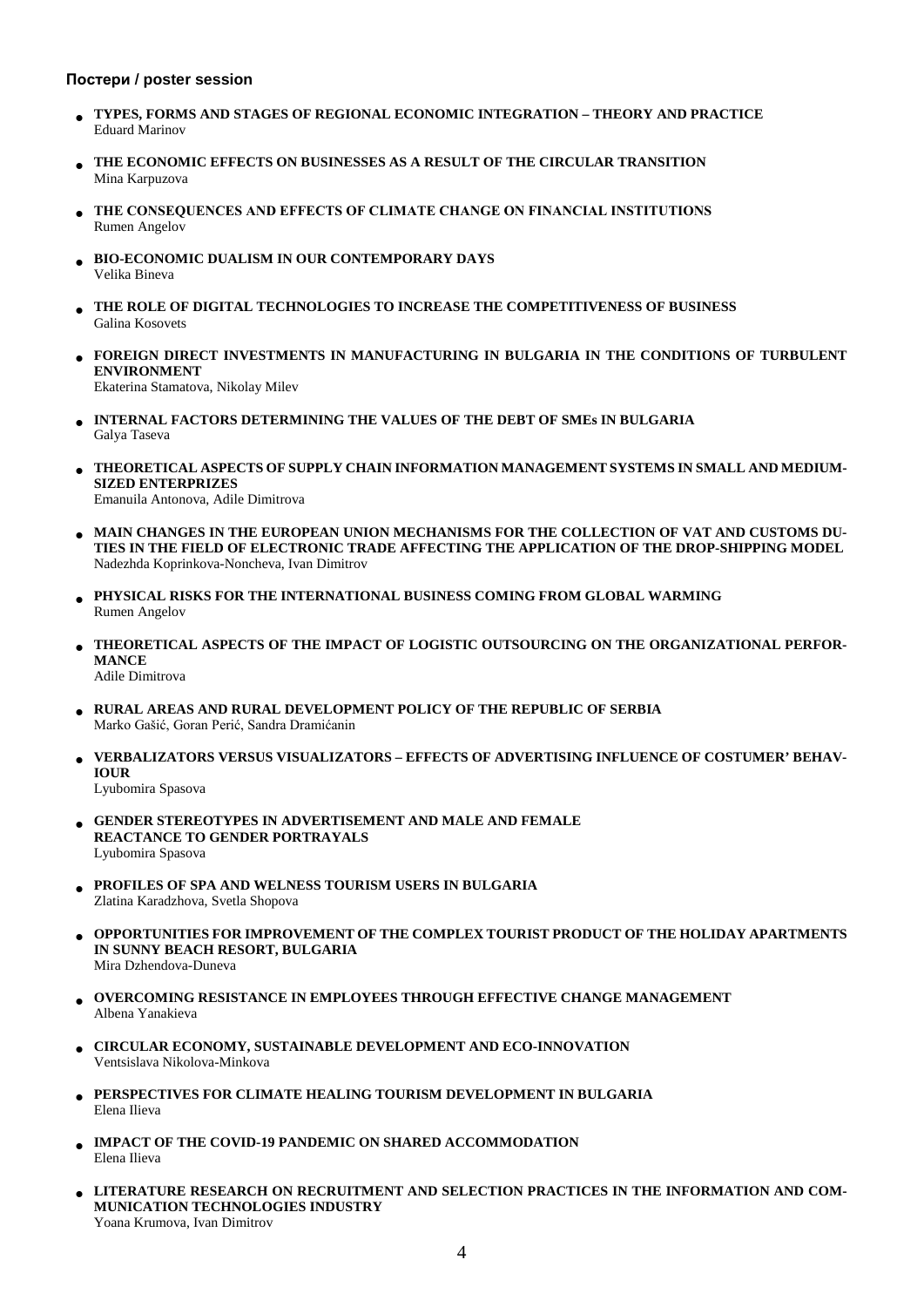- **METHOD OF DEFINING THE PRIORITY OF HUMAN RESOURCE MANAGEMENT SUB-PROCESSES IMPROVEMENT** Petko Yangyozov
- **STRUCTURING THE PRODUCT PORTFOLIO OF THE TRADE STRUCTURE THROUGH THE IGOR ANSOF MA-TRIX** Svetla Atanasova
- **COMPARATIVE EMPIRICAL STUDY OF PRODUCT RANGE PROPERTIES** Svetla Atanasova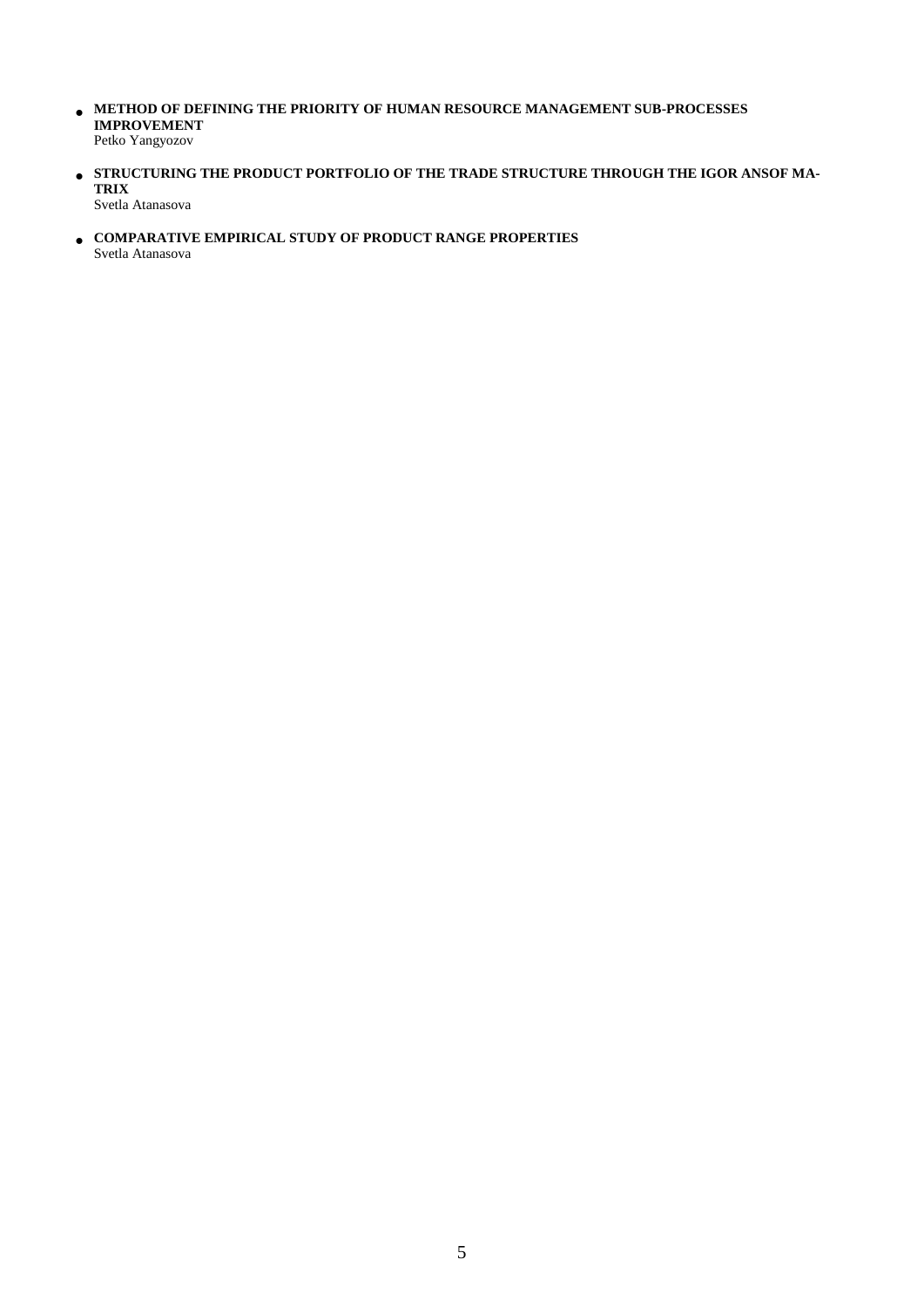## *Педагогика и качество на образованието*

## *Pedagogy and Quality of Education*

## **Четвъртък / Thursday 23.06.2022 Зала 232 ФОН / Hall 232 FSS**

|                               | Председател / Chairman: Assoc. Prof. Dr. Nikolay Atanasov                                                                                                                                                                                    |  |
|-------------------------------|----------------------------------------------------------------------------------------------------------------------------------------------------------------------------------------------------------------------------------------------|--|
| Регламент / Time regulations: | Представяне на докладите / Paper presentation - 10 min<br>Дискусия и въпроси / Discussion and questions - 5 min                                                                                                                              |  |
| $10:30 - 18:00$               |                                                                                                                                                                                                                                              |  |
| 16.00 – 17.00                 | Майсторски клас: "Изработване на талисман в традиционната<br>беларуска национална култура под формата на кукла - мотанка"<br>/ Workshop "Making a talisman in the traditional Belarusian national<br>culture in the form of a doll - motanka |  |

#### **Презентации / Paper presentation**

- 1. **NURSING AND MIDWIFERY STUDENTS FOR ONLINE EDUCATION DURING COVID-19**  Angelina Kirkova-Bogdanova, Daniela Taneva
- 2. **SPECIFIC SCHOOL CLASSIFICATION OF THE FORMS OF AGGRESSION AND TAKING THE APPROPRIATE PREVENTIVE ACTIONS TO OVERCOME THE COGNITIVE DISMODERATION INTERCOURSE IN THE SCHOOL** Vesela Bozhkova
- 3. **JANUSZ KORCZAK (1878-1942) ABOUT THE NATURE OF PEDAGOGY** Mariyana Ilieva
- 4. **THE RIGHTS OF THE CHILD AT THE EYE OF ELEN KAY** Bozhidara Kriviradeva
- 5. **SCIENTIFIC COMMUNICATIONS OF SCIENTISTS AND CHILDREN AT THE CHILDREN'S UNIVERSITY OF KOKSHETAU UNIVERSITY OF SH. UALIKHANOV** Saule Damekova, Nurgul Nurmukhanbetova

#### **Постери / poster session**

- **ACTIVE LEARNING PLATFORM FOR UPSKILLING OR RESKILLING TECHNICIANS AND ENGINEERS IN THE SECTOR OF MACHINE BUILDING AND MECHATRONICS** Irena Rashkova, Tsvetelina Petrova
- **BULGARIANS IN THE CULTURE AND EDUCATION OF THE TRANSNISTRIAN REGION OF MOLDOVA** Nicolai Dimcenco
- **INDIVIDUAL CLINICAL CASES (CASE STUDY) IN THE PRACTICAL TRAINING OF MIDWIFERY STUDENTS** Tsveta Hristova, Ivanichka Serbezova
- **HUMAN CAPITAL DEVELOPMENT THROUGH TRAINING AND CONTINUING PROFESSIONAL DEVELOPMENT PROGRAMMES** Silvia Tsvetanska
- **INTEGRATION OF TRADITIONAL AND MODERN METHODS IN SPECIALIZED FOREIGN LANGUAGE TEACH-ING** Teodora Valova, Boyka Petkova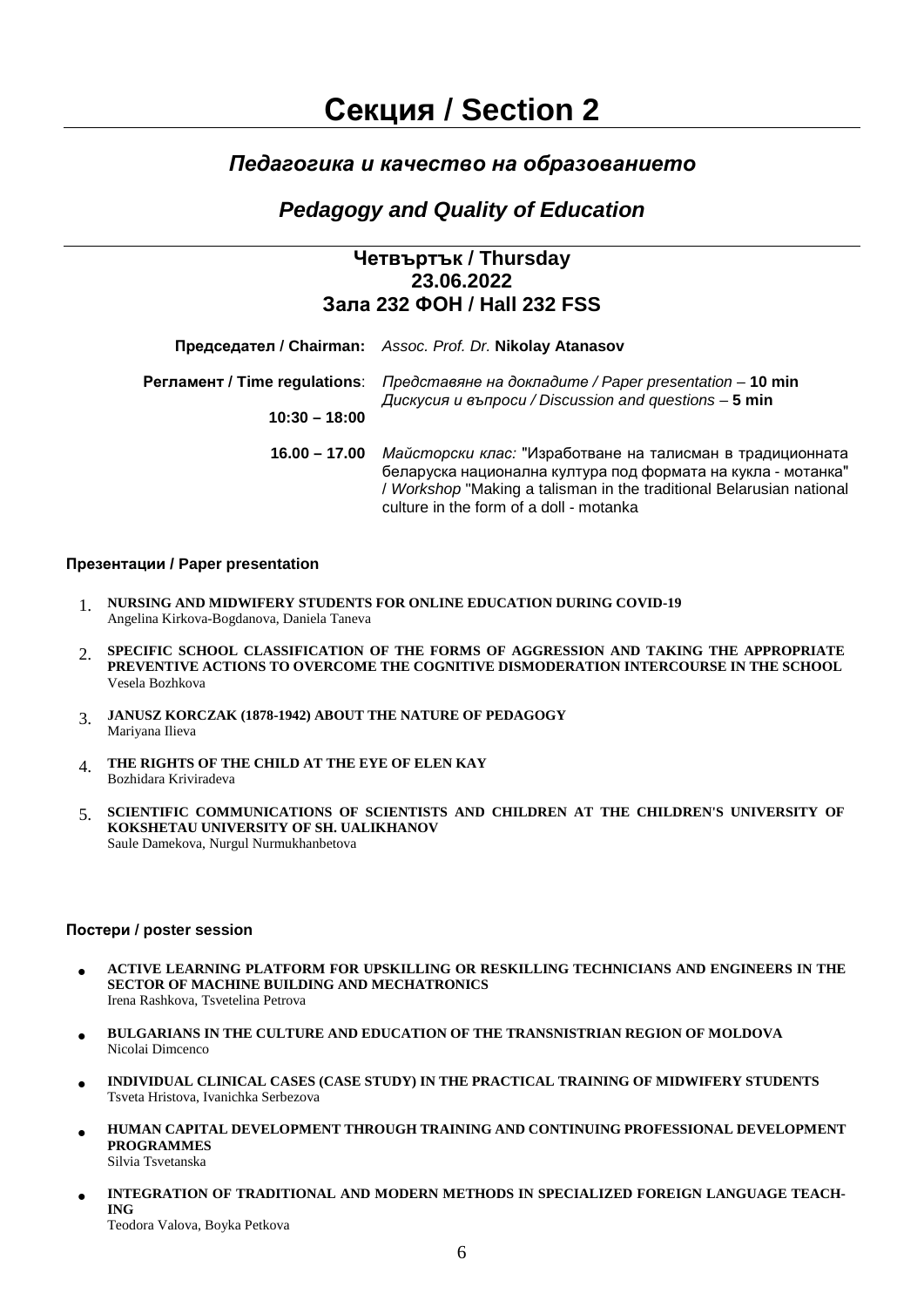- **THE ADVANTAGES OF GRADUATES IN THE STEM FIELD**  Tereza Stefanova
- **FACTORS DETERMINING THE APPROACHES FOR HARMONIZATION OF FOLKLORE SONG MATERIAL IN SCHOOL** Rumen Poterov, Violin Vasilev
- **INTERACTION BETWEEN TEACHER AND PARENTS IN A MULTICULTURAL AND MULTIETHNIC ENVIRON-MENT IN KINDERGARDEN** Vanya Bozhilova
- **INTERACTIVE APPROACH FOR BUILDING AN INTEGRATING, VALUE-ORIENTED ENVIRONMENT IN KINDER-GARTEN Vanya Bozhilova**
- **THE IDEAS OF OVIDE DECROLY AND ATTEMPTS FOR RESSTRUCTURE IN THE BULGARIAN EDUCATION** Tinka Ivanova
- **OPPORTUNITIES FOR ACQUIRING HEALTH AND ENVIRONMENTAL COMPETENCIES UNDER THE CONDI-TIONS OF PRACTICAL TRAINING OF THE TRAINEE-TEACHERS OF SCIENCE** Hristivelina Zhecheva
- **HEALTH- ENVIRONMENTAL ASPECTS OF THE EDUCATIONAL CHEMICAL EXPERIMENT** Hristivelina Zhecheva
- **A SHORT SPEECH FOR THE AUDIENCE**  Smilena Smilkova
- **TEAM ORGANIZATION IN THE APPLICATION OF THE TYPES OF GAMES IN PHYSICAL EDUCATION TRAIN-ING IN PRIMARI SCHOOL** Dechko Ignatov
- **IMPORTANCE OF ERGONOMIC DESIGN OF SCHOOL FURNITURE FOR HEALTH PREVENTION**  Zlatka Dimitrova
- **GAME TECHNIQUES FOR UNDERSTANDING THE GENERALIZING MEANING OF THE WORD ET PRESCHOOL AGE** 
	- Penka Valcheva
- **THE SOCIAL EDUCATION AS A PRIORITY OF THE PEDAGOGICAL ACTIVITY IN A CHILDHOOD AND THE INITIAL STAGE OF EDUCATION** Elena Dicheva
- **THE LEGAL UPBRINGING AND CULTURE AS A FACTOR FOR THE SOCIALIZATION OF ADOLESCENTS** Elena Dicheva
- **DESIGN THINKING AS AN EDUCATIONAL PERSPECTIVE** Nadezhda Kaloyanova
- **ENCOURAGING THE NONSTANDARTNESS IN EDUCATION THROUGH DESIGN THINKING** Nadezhda Kaloyanova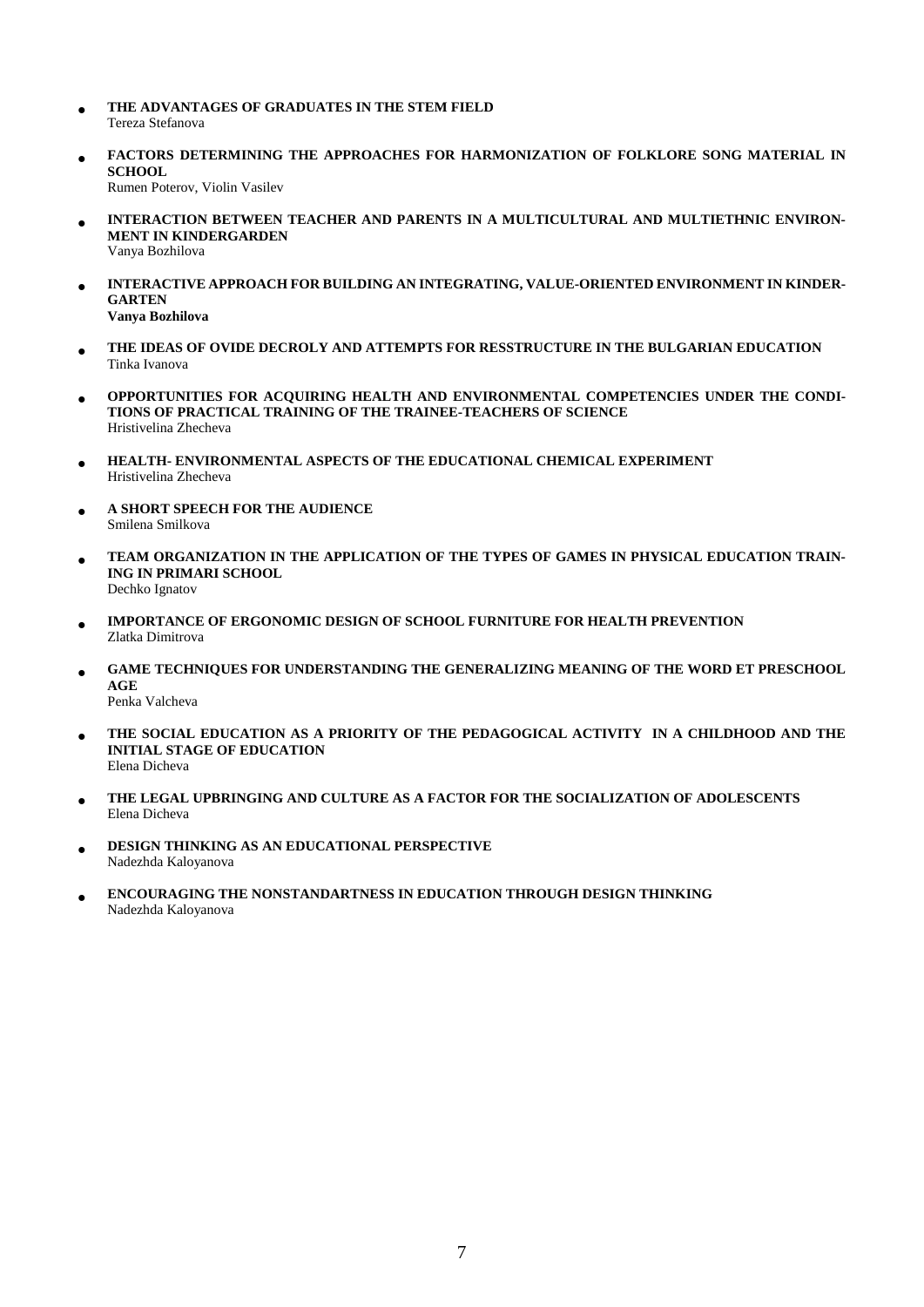## *Хуманитарни и социални науки*

## *Humanities and Social Sciences*

## **Четвъртък / Thursday 23.06.2022 Зала 232 ФОН / Hall 232 FSS**

**Председател / Chairman:** *Assoc. Prof. Dr.* **Nikolay Atanasov**

**Регламент / Time regulations**: *Представяне на докладите / Paper presentation* – **10 min** *Дискусия и въпроси / Discussion and questions* – **5 min**

**10:30 – 18:00**

#### **Презентации / Paper presentation**

- 1. **THE CONCEPT OF SOCIAL INNOVATION IN SOCIAL WORK WITH CHILDREN AND FAMILIES** Zhaneta Tsoneva
- 2. **TOBACCO AND BULGARIAN POLICY ON FOREIGN DEBT FROM THE END OF THE 19th AND THE BEGINNING OF THE 20th CENTURY** Valentin Kitanov
- 3. **ABOUT THE DIGITAL PERSONALIZATION AND SOCIETY: VALUES OF DEVELOPMENT AND MANAGEMENT** Nikolay Atanasov
- 4. **STRUCTURE OF PEDAGOGICAL MASTERY** Plamen Ivanov
- 5. **PROFESSIONAL ACTIVITY AND PERSONALITY OF THE TEACHER** Plamen Ivanov
- 6. SOCIO-PSYCHOLOGICAL ANALYSIS OF THE CONSTRUCT "ATTITUDE" Sonya Stefanova
- 7. **BASIC THEORIES IN SOCIAL PSYCHOLOGY ON ATTITUDES** Sonya Stefanova

#### **Постери / poster session**

- **SIGN-TRACKS OF XENOPHOBIA IN TURKISH CONSERVATISM** A Baran Dural
- **TEALI-I NISVAN ASSOCIATION** A Baran Dural, Emine Akgün
- **ONE-STOP SHOP IN PUBLIC ADMINISTRATION** Jovana Anđelković, Ivan Nikčević, Milica Krulj Mladenović
- **COGNITIVE LEARNING STYLES – APPLICABILITY IN FOREIGN LANGUAGE TEACHING** Marieta Ivanova, Kalina Kazarova
- **IMPLEMENTATION OF INTERACTIVE METHODS IN LANGUAGE TEACHING - IMPACT ON LEARNING PER-FORMANCE**  Marieta Ivanova, Kalina Kazarova
- **ON THE QUESTION OF THE NECROPOLES IN BYZANTION AND CONSTANTINO-PLE** Alexander Stankov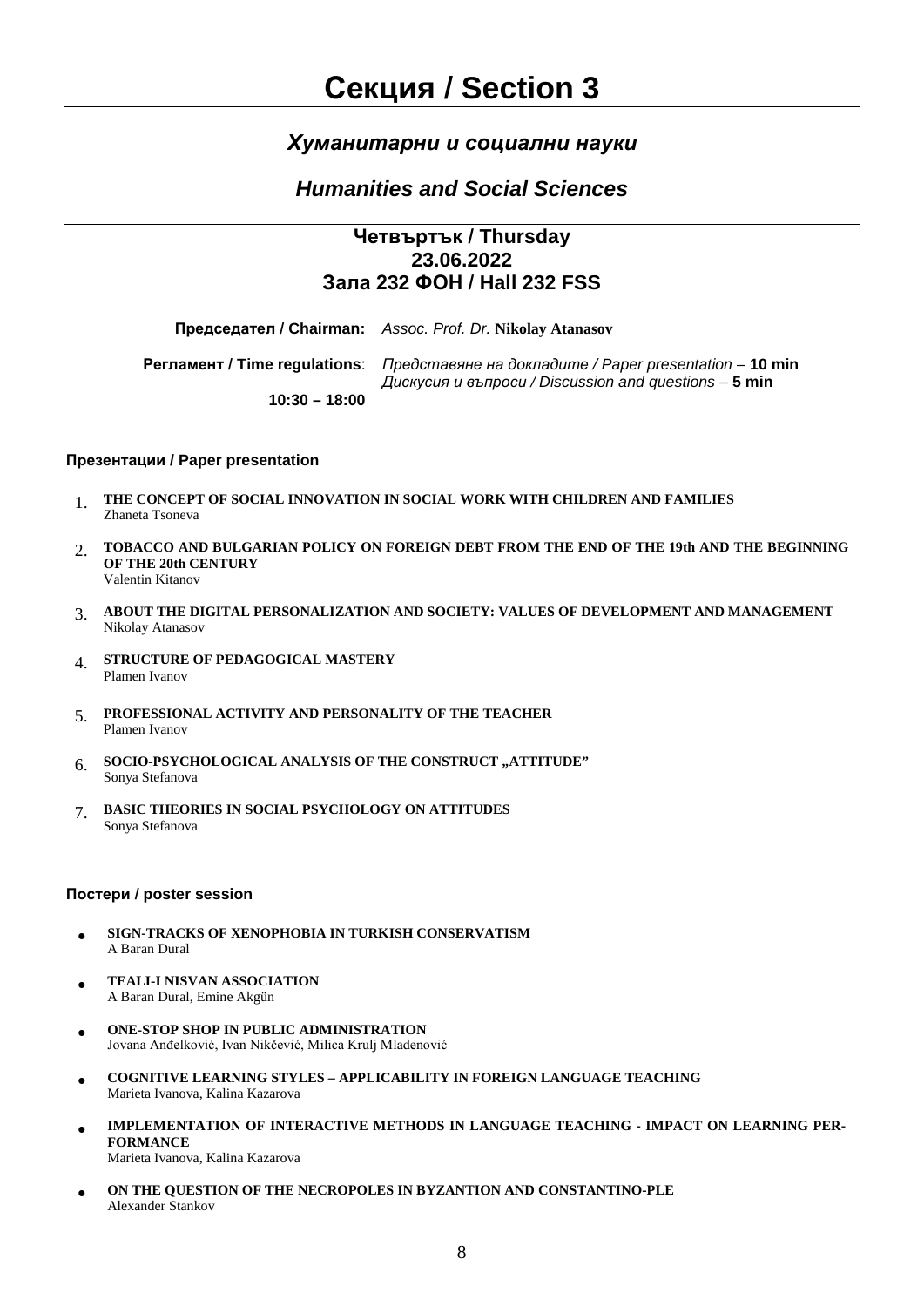- **RUSSIAN POLICY ON THE ARMENIAN QUESTION – KEY HIGHLIGHTS (END OF 19TH – BEGINNING OF 20TH CENTURY)** Diana Papoyan
- **DEVIANT BEHAVIOR AS A SOCIOLOGICAL PHENOMENON** Maria Dishkova
- **INFLUENCE OF CLINICAL SIMULATIONS ON PERCEPTION OF STRESS AND CLINICAL ANXIETY DURING NURSING AND OBSTETRICS TRAINING** Mariana Bachewa, Rosica Doynovska, Albena Andonova
- **ASSESSMENT OF STUDENT SATISFACTION FROM SIMULATED CLINICAL EXPERIENCES** Mariana Bachewa, Rosica Doynovska, Albena Andonova
- **MARITIME SECURITY – FACTOR FOR REDUCING INTERNATIONAL MARITIME CRIMES** Miroslava Yordanova
- **INITIAL REACTIONS AFTER THE PROCLAMATION OF THE INDEPENDANCE OF BULGARIA AND THE ANNEX-ATION CRISIS FROM 1908 – PUBLISHED IN "PRYAPORETS" – THE NEWSPAPER OF THE DEMOCRATIC PARTY IN BULGARIA** Petar Parushev
- **THE INDEPENDANCE OF BULGARIA AND THE ANNEXATION CARD OF 1908 – А BREAKTHROUGH IN THE STA-TUS QUO THAT WERE ESTABLISHED WITH THE TREATY OF BERLIN FROM 1878** Petar Parushev
- **PREREQUISITES FOR ASSISTIVE COMMUNICATION IN SOCIAL WORK WITH A TRAINING GROUP** Silvia Tsvetanska
- **FRIEDRICH VON HAYEK AND THE CRITIQUE OF SOCIALLY FORMING RATIONALISM** Nikolai Alexandrov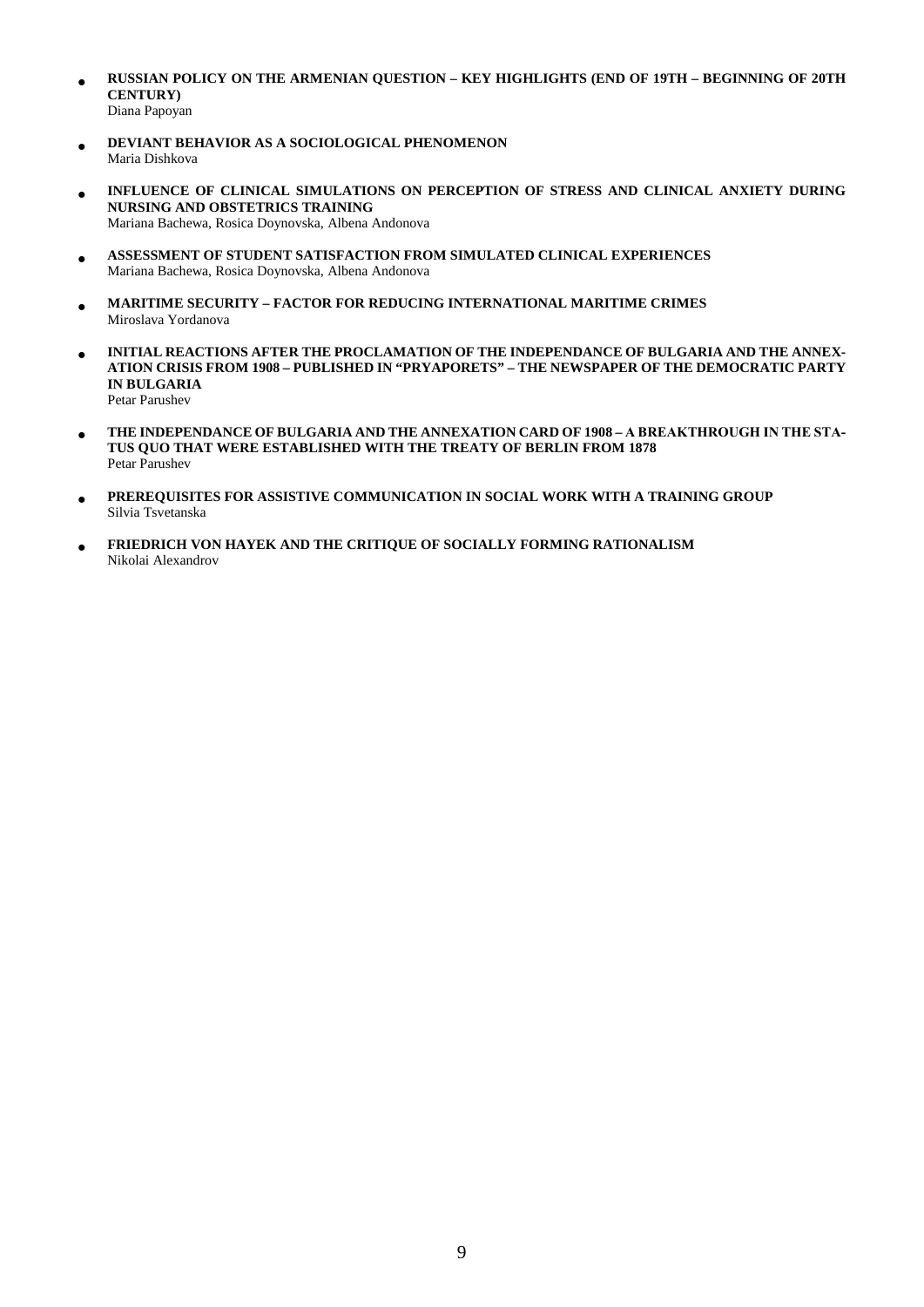## *Здравни грижи*

## *Health Care*

### **Четвъртък / Thursday 23.06.2022**

**Зала 323 ФМН / Hall 323 University campus, Faculty of Medical Sciences**

**Регламент / Time regulations**: *Представяне на докладите / Paper presentation* – **10 min** *Дискусия и въпроси / Discussion and questions* – **5 min 10:30 – 18:00**

#### **Презентации / Paper presentation**

- 1. **IMPACT OF THE PANDEMIC COVID-19 ON THE CHANGE IN NUTRITIONAL BEHAVIOR** Аntonya Yaneva, Nicole Harizanova, Desislava Bakova, Stanislava Harizanova
- 2. **STUDY OF THE PROFESSIONAL SELF-ASSESSMENT AND PROFESSIONAL PRESTIGE OF THE MEDICAL SPE-CIALISTS WORKING IN THE CENTERS FOR EMERGENCY MEDICAL CARE** Deyana Todorova
- 3. **STUDY OF THE FACTOR "SUSTAINABILITY OF THE PROFESSIONAL CHOICE" IN THE MEDICAL SPECIALISTS WORKING IN THE CENTER FOR EMERGENCY MEDICAL CARE** Deyana Todorova
- 4. **MOTIVATION IN CHOOSING THE PROFESSION "NURSE" AND "MIDWIFE" THROUGH THE VIEW OF STUDENTS** Zlatina Deneva, Iva Tomova, Katya Popova
- 5. **ASSESSMENT OF QUALITY OF LIFE IN PATIENTS WITH KIDNEY STONES** Zlatina Mirincheva, Iliya Popov
- 6. **ONLINE TRAINING DURING A PANDEMIC – AN ADVANTAGE OR DISADVANTAGE FOR STUDENTS**  Iva Tomova
- 7. **ATTITUDE AND WILLINGNESS OF MIDWIFE STUDENTS TO APPLY PROPHILACTIC HEALTH CARE** Krastina Todorova, Hristina Milcheva
- 8. **CHALLENGES IN THE PROCESS OF ADAPTATION OF NEWLY APPOINTED NURSES IN THE HEALTH UNIT** Margarita Papazova, Desislava Bakova, Stanislava Harizanova
- 9. **OSTEOPOROSIS PREVENTION, RISK SACTORS AND NURSING CARE** Marieta Todorova, Daniela Taneva, Veselina Bukova
- 10. **PREPAREDNESS OF PEDAGOGICAL SPECIALISTS FOR THE EFFECTIVE HEALTH MEASURES IMPLEMENTA-TION DURING THE COVID-19 PANDEMIC** Maria Semerdjieva, Desislava Bakova, Antonia Yaneva, Denitza Encheva
- 11. **STUDY OF ATTITUDES OF HEALTH CARE STUDENTS TO LEARN WITH VIRTUAL REALITY** Monika Obreykova, Галина Терзиева
- 12. **TREATMENT WITH LOW-INTENSITY SHOCK WAVES (LI-SWT) IN PATIENTS WITH LIGHT TO MODERATE VASCULOGENIC ERECTILE DYSFUNCTION** Nikolay Mirinchev
- 13. **VACCINE PROPHYLAXIS IN ELDERLY - ADVANTAGES AND RISKS** Rozalina Yordanova, Hristina Milcheva
- 14. **INDIVIDUALIZATION IN THE ONLINE TRAINING OF NURSES** Silviya Kyuchukova, Albena Andonova, Manuel Tanev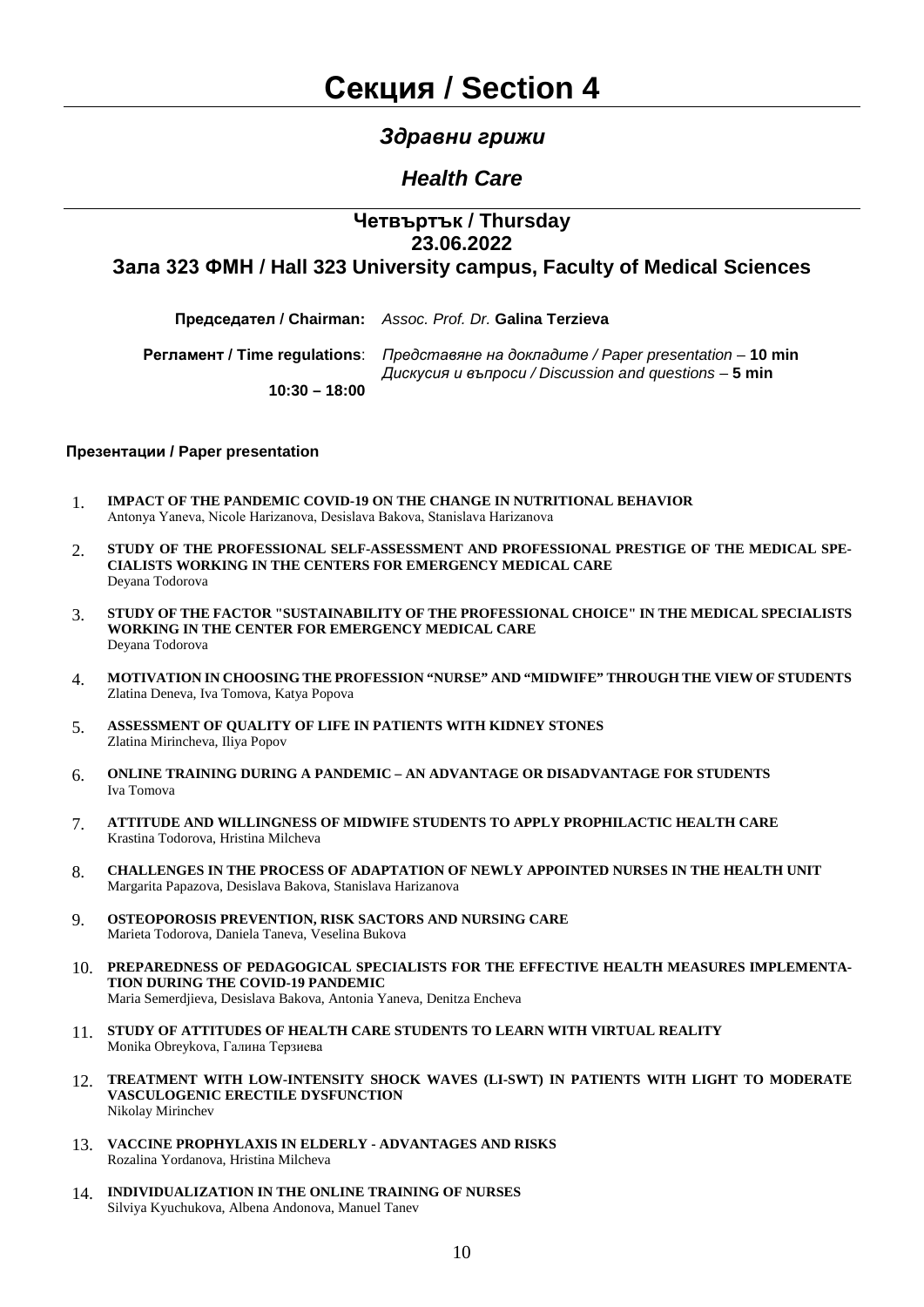#### **Постери / Poster session**

- **HEALTHCARE FORMATION OF PROFESSIONALLY SIGNIFICANT COMPETENCIES IN THE PROCESS OF LEARNING STUDENTS IN MEDICAL SPECIALTIES** Albena Andonova 7
- **FACTORS DETERMINING THE EFFECTIVENESS OF THE HEALTH CARE IN THE FACE OF A PANDEMIC** Anushka Dimitrova
- **DEVELOPMENT OF COMMUNICATION SKILLS IN PALLIATIVE CARE** Galina Tchaneva, Maria Dimitrova, Kamelia Bogdanova, Pepa Bikova
- **PROBLEMS RELATING TO THE MOBILITY OF PERSONS AGED 65 AND OVER USING SOCIAL INSTITUTIONAL SER-VICES**

Galina Haralanova, Lora Georgieva, Ivaylo Mitkovski

- **STUDENTS 'COMPETENCES - NURSES TO DEAL WITH EPILEPTIC SEIZURE** Dimitrina Blagoeva, Tanya Popova
- **SURVEY OF THE OPINION OF WOMAN IN LABOR FOR NUTRITION OF PREMATURE NEWBORN WITH ADDITION-ALLY ENRICHED FOOD** Lilia Perusanova, Aneta Rasheva
- **OPPORTUNITIES FOR COMBINED THERAPY WITH ADAPALEN** Nadya Agova, Ivelin Iliev, Svetlana Georgieva
- **NEUROLOGICAL COMPLICATIONS IN PATIENTS WHO HAVE HAD ACUTE SARS-COV-2 INFECTION: CLINICAL CASES**

Radoslava Chapanova, Merzhana Petkova, Boyko Mirazchiiski, Vladimir Gonchev

- **PROBABLE LIVER AND SKIN METABOLISM ACTIVATION OF HYPERICIN** Svetlana Georgieva, Ivelin Iliev, Nadya Agova, Marieta Georgieva, Petko Marinov
- **DEGENERATIVE DISEASES OF THE JOINTS - RISK FACTORS AND QUALITY OF LIFE** Tanya Popova, Ivanka Milotinova
- **STUDENTS 'HEALTH AWARENESS - THE KEY TO CONTROLING THE CARDIOVASCULAR EPIDEMIC** Tanya Popova, Dimitrina Blagoeva, Nadia Manolova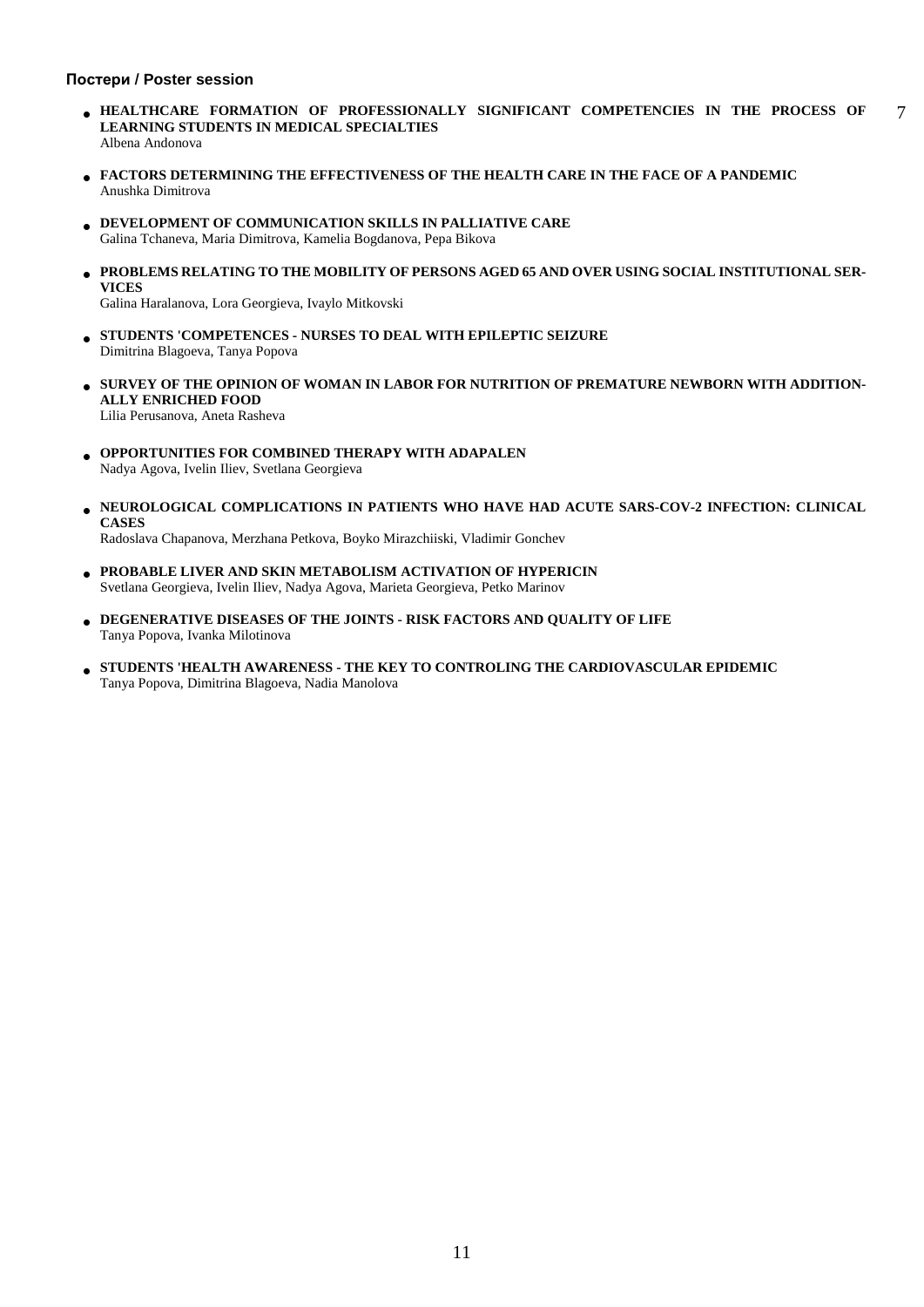## *Обществено здраве; Медицина и фармация Public Health; Medicine and Pharmacy*

### **Четвъртък / Thursday 23.06.2022 Зала 323 ФМН / Hall 323 University campus, Faculty of Medical Sciences**

**Председател / Chairman:** *Assoc. Prof. Dr.* **Galina Terzieva**

**Регламент / Time regulations**: *Представяне на докладите / Paper presentation* – **10 min** *Дискусия и въпроси / Discussion and questions* – **5 min**

**10:30 – 18:00**

#### **Презентации / Paper presentation**

- 1. **STRESS, WORK ABILITY AND HEALTH OF STUDENTS FROM MEDICAL FACULTY - STARA ZAGORA** Petya Hristova, Albena Andonova, Magdalena Platikanova
- 2. **CLOUD TECHNOLOGY IN HEALTHCARE – OPPORTUNITIES AND CHALLENGES** Antonia Yaneva, Desislava Bakova, Kristina Kilova
- 3. **SCREENING PROGRAMMES OF VARNA MUNICIPALITY –SUPPORTING HEALTH PREVENTION AND PROPHYLAXIS** Galinka Pavlova
- 4. **HEALTH DIGITAL LITERACY** Irena Hambarova
- 5. **ATTITUDES TOWARDS THE APPLICATION OF TELEMEDICAL SERVICES AMONG GENERAL PRACTITIONERS IN BULGARIA** Kristina Kilova, Hristina Ruseva-Todorova, Antonia Yaneva, Nonka Mateva
- 6. **DEVELOPMENT AND USE OF DIGITAL TECHNOLOGIES AND TELEMEDICINE DURING PANDEMIC** Nonka Mateva, Irena Hambarova, Aneta Tosheva
- 7. **FIRE SAFETY AND POPULATION PROTECTION – MAIN INSTITUTION FOR PROTECTION AND RESCUE OF THE POPULATION IN CASE OF FIRES AND DISASTERS** Rumyana Etova, Desislava Todorova, Maria Georgieva, Elena Valkanova

8. **PATIENT ASSESSMENT OF CHRONIC ILLNESS CARE (PASIC) AMONG COPD PATIENTS** Teodora Dimcheva

#### **Постери / Poster session**

- **INFLUENCE OF DIFFERENT HARVEST PERIODS ON THE PHENOLIC COMPOUNDS IN THE LEAVES OF** *COTINUS COGGYGRIA*  **SCOP. AND COMPARISON WITH TRADE PRODUCTS IN BULGARIA** Galina Dimova, Iliya Zhelev
- **PHYTOCHEMICAL VARIATIONS IN THE PHENOLIC CONTENT OF AERIAL PARTS OF** *AGRIMONIA EUPATORIA* **L. AND COMPAR-ISON WITH COMMERCIALLY AVAILABLE AGRIMONY PRODUCTS IN BULGARIA** Galina Dimova, Iliya Zhelev
- **SURVEY ON THE OPINION OF SUPERVISORS OF INTERNSHIP IN PHARMACIES SERVING THE POPULATION ON THE PREPARA-TION OF INTERNS FROM MU- VARNA FOR SUCCESSFUL WORK IN A PROFESSIONAL ENVIRONMENT** Galina Petrova, Ivo Kumanov,Maria Ivanova, Anna Todorova, Magdalena Pesheva
- **DRUG VERIFICATION PROBLEMS ENCOUNTERED BY PHARMACISTS** Ivo Kumnov, Krastena Nikolova, Galina Petrova
- **BURNOUT`S INFLUENCE IN A WORK ENVIRONMENT** ZlatinaVancheva
- **TRAINING SESSION: COMMUNICATION FOR ADULTS** Zlatina Vancheva
- **MONOTORING OF ADVERSE REACTIONS AND RATIONAL USE OF NON- STEROIDAL ANTI- INFLAMMATORY DRUGS BY PHAR-MACISTS IN PATIENTS WITH JOINT DISEASE** Ivo Kumanov, Anna Todorova, Mariya Ivanova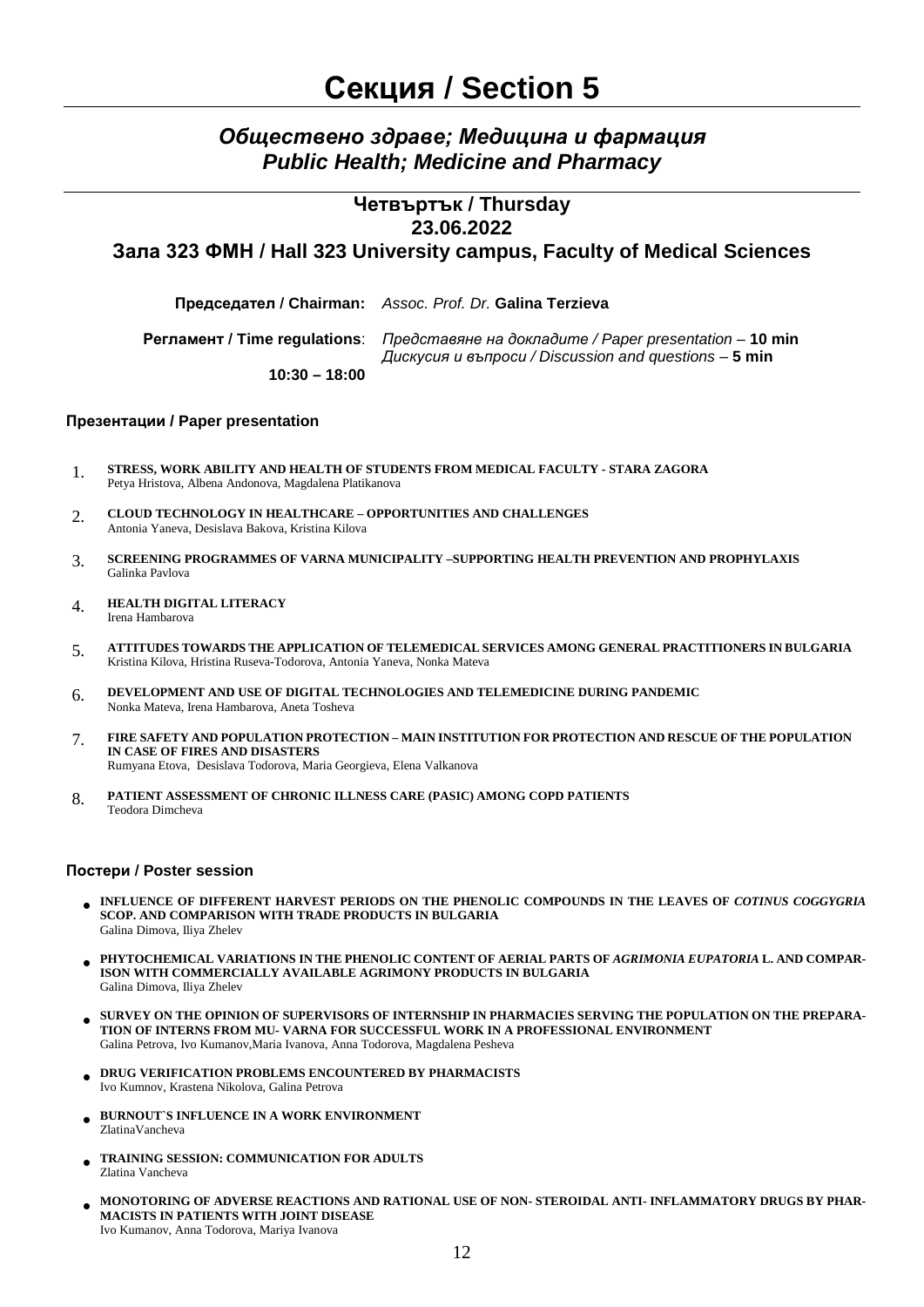- **METHODS FOR EXTRACTION OF ESSENTIAL OILS** Yoanna Koleva, Svetlana Radeva, Sylvia Stamova, Silviya Mihaylova, Antoaneta Tsvetkova
- **IMPACT OF INFODEMIA ON THE ROLE OF THE PHARMACIST AS A CONSULTANT IN THE CONDITION OF COVID-19** Mariya Ivanova, Anna Todorova, Lora Georgieva, Magdalena Pesheva
- **THE PHARMACISTS' ROLE AS A SOURCE OF HEALTH INFORMATION DURING COVID-19 CONDITIONS FROM THE PATIENTS' POINT OF VIEW**. Mariya Ivanova, Anna Todorova, Lora Georgieva
- *PROSPECTS FOR THE USE OF PROBIOTICS Nadya Agova, Stanislava Georgieva, Momchil Lambev, Mariya Koleva*
- **ORAL ADMINISTRATION OF CHLORINE DIOXIDE AND SODIUM CHLORITE AND RISKS FOR THE HUMANS BODY** Nadya Agova, Stanislava Georgieva, Momchil Lambev, Plamen Bekyarov
- **INFLUENCE OF DIFFERENT HARVEST PERIODS ON THE PHENOLIC COMPOUNDS IN THE LEAVES OF** *COTINUS COGGYGRIA*  **SCOP. AND COMPARISON WITH TRADE PRODUCTS IN BULGARIA** Galina Dimova, Iliya Zhelev
- **PUBLIC ATTITUDES OF THE POPULATION TO ,,COVID-19"** Tsvetan Petkov
- **INNOVATIONS IN TRAINING FOR IMPLEMENTATION OF INTEGRATED MEDICAL AND SOCIAL APPROACH IN CARE FOR SO-CIALLY SIGNIFICANT DISEASES** Varvara Pancheva, Sonya Nencheva
- **EFFICIENCY OF REHABILITATION AFTER HIP JOINT REPLACEMENT** Denitsa Grozdeva
- **THE MOST SERIOUS PROBLEMS IN THE HEALTHCARE SYSTEM ACCORDING TO PATIENTS IN BULGARIA** Iva Chavkova, Evelina Veleva
- **OPPORTUNITIES TO IMPROVE PHYSICAL ACTIVITY USING A SPORTS HAMMOCK** Silvia Filkova, Donka Nikolova, Yordan Georgiev, Elena Ivanova
- **HISTORICAL DEVELOPMENT OF KYOKUSHIN KARATE IN BULGARIA AND ITS IMPACT ON HUMAN HEALTH** Yordan Georgiev, Donka Nikolova, Silvia Filkova, Elena Ivanova
- **MOTIVATIVE DETERMINANTS IN CHOOSING A MEDICAL PROFESSION -PILOT STUDY AMONG FOREIGN STUDENTS FROM PLOVDIV MEDICAL UNIVERSITY** Mariya Nediyalkova-Georgieva, Rositsa Dimova
- **THE ROLE OF THE EARLY KINESITHERAPY IN GUILLAIN – BARRE SYNDROME** Miglena Mileva
- **TRANSTHYRETIN AMYLOID CARDIOMYOPATHY : ESTABLISHED CLINICAL AND THERAPEUTIC CHARACTERISTICS** Mariana Gospodinova, Nigyar Dzhafer
- **REGULATIONS OF THE ACTIVITY OF THE EXPERT CENTERS ON RARA DISEASES AND THE NEED FOR CHANGE** Nigyar Dzhafer
- **MANAGEMENT OF PUBLIC FINANCES IN HEALTHCARE** Nikolay Mihaylov, Nikolay Popov, Tihomira Zlatanova
- **PREDICTIVE VALIDITY, SENSITIVITY AND SPECIFICITY OF THE SCORE SYSTEM ACCORDING TO ESC (2016), NFA AND ESC (2019)**

Plamen Latev, Rositsa Dimova, Rumyana Stoyanova

- **PHYSICAL ACTIVITY AND CONTROL OF PHYSICAL HEALTH IN PATIENTS WHIT HYPERTENSION** Veselin Kehayov, Miglena Tarnovska, Rositsa Dimova
- **ANALYSIS OF PUBLIC OPINION ON THE NEED TO USE DIGITAL HEALTH SOLUTIONS BY RISK PATIENTS FOR CARDIOVASCU-LAR DISEASES**

Rumyana Yaneva, Anastas Cholakov

- **CLINICAL PRACTICE, A FACTOR FOR THE ACQUISITION OF PROFESSIONAL SKILLS IN STUDENTS OF MIDWIFERY SPECIAL-TIES** Svetlana Radeva
- **DEFINITION OF RISK IN THE CONTEXT OF THE COVID 19 PANDEMIC IN OBSTETRIC STRUCTURES** Svetlana Radeva
- **THE IMPACT ON THE HEALTH AND WELFARE OF PATIENTS FROM THE STAY IN THE PALIATIVE CARE SECTOR** Sonya Nencheva, Kostantina Paskova
- **KINESITHERAPEUTIC PREVENTION PROGRAM TO REDUCE THE CONSEQUENCES OF SARCOPENIA** Yani Shivachev, Valentin Velchev, Vladimir Krastev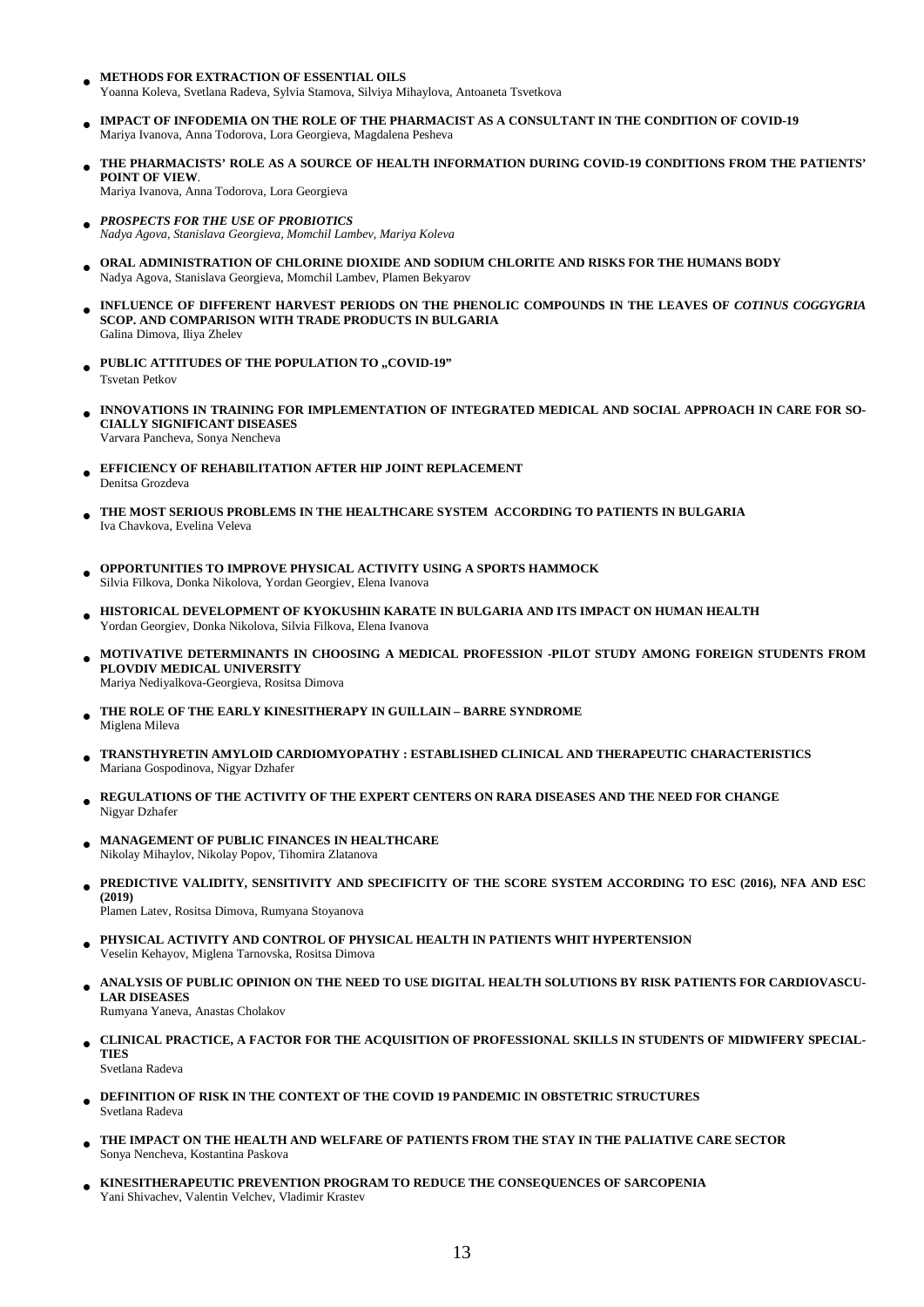### *Технически и природни науки*

## *Technical and Natural Sciences*

## **Четвъртък / Thursday 23.06.2022 Зала 201 НК / Hall 201 University campus, Faculty of Natural Sciences**

**Председател / Chairman:** *Assoc. Prof. Dr.* **Svetlana Zheleva**

**Регламент / Time regulations**: *Представяне на докладите / Paper presentation* – **10 min**

*Дискусия и въпроси / Discussion and questions* – **5 min**

**10:30 – 18:00**

#### **Презентации / Presentations**

- 1. **REGIOSELECTIVE SYNTHESIS OF PHOSPHORYLATED ALLENECARBOXYLATES** Hasan Hasanov, Ismail Ismailov, Ivaylo Parushev, Ali Mustafa, Feyme Halil, Ivaylo Iliev, Ivaylo Ivanov, Valerij Christov
- 2. **ELECTROPHILIC CYCLIZATION OF 4-PHOSPHORYLATED 5-HYDROXYPENTA-2,3-DIENOATES** Hasan Hasanov, Ismail Ismailov, Ivaylo Parushev, Ali Mustafa, Feyme Halil, Ivaylo Iliev, Ivaylo Ivanov, Valerij Christov
- 3. **DESIGN OF DARK CHOCOLATE BONBONS ENRICHED WITH CARLINA ACANTHIFOLIA L. FLOUR – PHYSICO-CHEMICAL CHARACTERIZATION AND SENSORY ANALYSIS**  Emin Eminov, Emine Saralieva, Ivanka Petrova, Nadezhda Petkova, Raina Hadjikinova, Ivan Ivanov
- 4. **DETERMINATION OF BIOLOGICALLY ACTIVE SUBSTANCES IN TWO VARIETIES OF FEED PEAS** Nadezhda Petkova, Zlatimir Dimitrov, Anna Koleva, Grigori Ivanov, Tzvetelina Stoilova, Dina Atanasova, Vasilina Maneva, Stoyan Georgiev, Violeta Bozhanova, Neli Grozeva
- 5. **STABILITY of DEFORMED SCHEME (INFINITY STIFFNESS DISKS, FINAL NUMBER DEGREE OF FREEDOMS)** Liliya Petrova
- 6. **SISTEM LINEAR ALGEBRIC EQUATIONS WITH SIMMETRICAL MATRIX – SOLUTION, MATRIX INVERSE, DI-AGONALIZATION** Liliya Petrova
- 7. **NON-INVASIVE STUDY OF CHANGES IN VENOUS OXYGEN SATURATION** Alexander Gisbrecht, Sergey Mamiov

#### **Постери / Poster session**

- **CONTINUOUS CASTING COPPER ROD. PART 2. MICROSTRUCTURE STUDIES OF COPPER ROD**  Ivan Ivanov
- **AUTOMATIC COULOMETRIC TITRATION OF SODIUM THIOSULPHATE WITH ELEC-TROGENERATED IODINE** Nikolay Zaitcev, Krasimira Stancheva, Viktoria Trifonova
- **THE TRANSFORMATION OF CHEMISTRY INTO SCIENCE. SECOND PART** Krasimira Stancheva
- **COMPUTATIONAL STUDY OF ENVIRONMENTAL FATE OF ALKYLATED THIOPHENES IN PETROLEUM** Yana Koleva, Elisaveta Todorova-Koynova, Viktoria Trifonova, Hristivelina Zhecheva
- **STUDY OF MOLECULAR PROPERTIES OF ALKYLATED THIOPHENES IN PETROLEUM** Yana Koleva, Elisaveta Todorova-Koynova, Viktoria Trifonova, Hristivelina Zhecheva